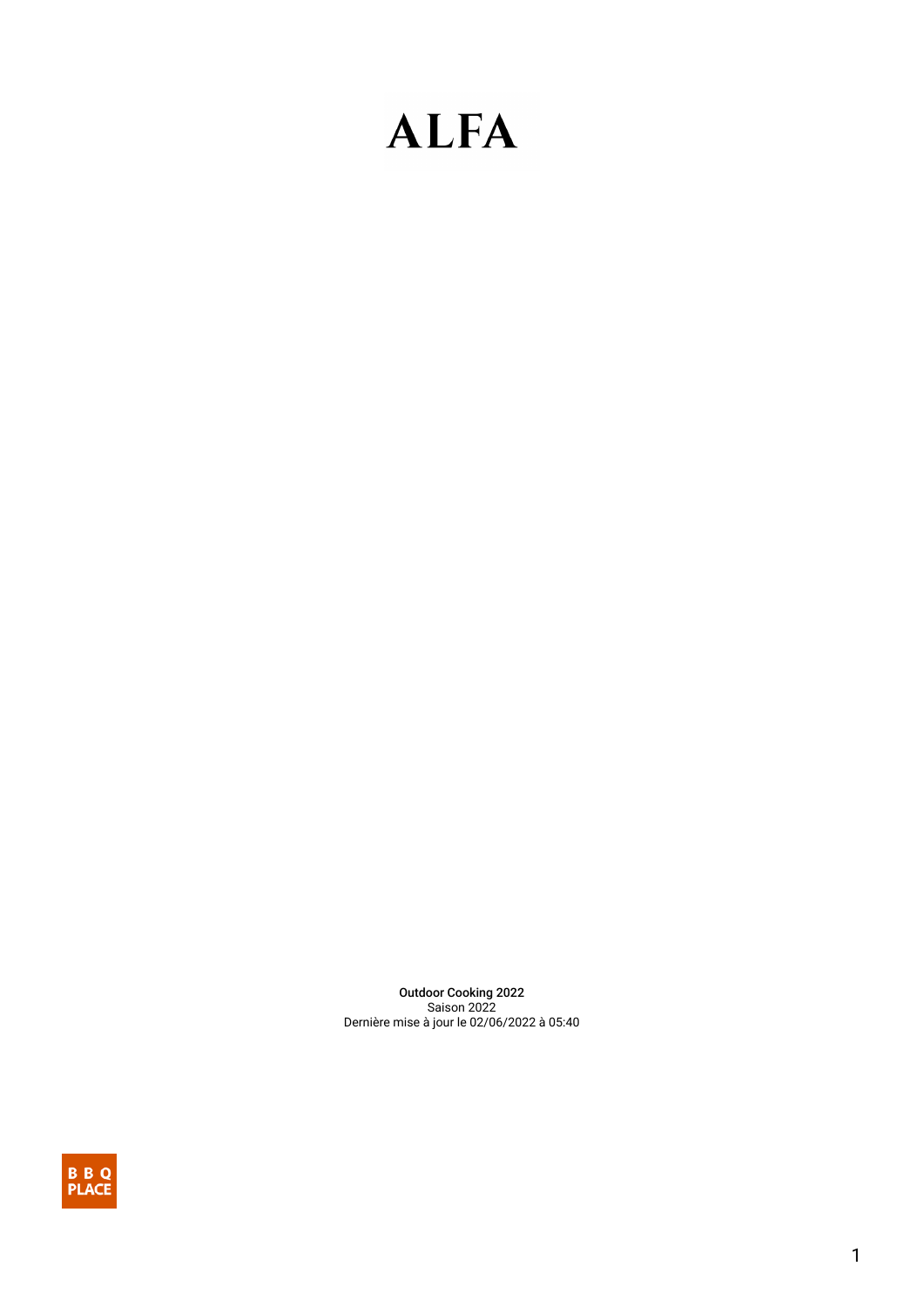# Table des matières

 $\blacksquare$ [Alfa](#page-2-0)  $\blacksquare$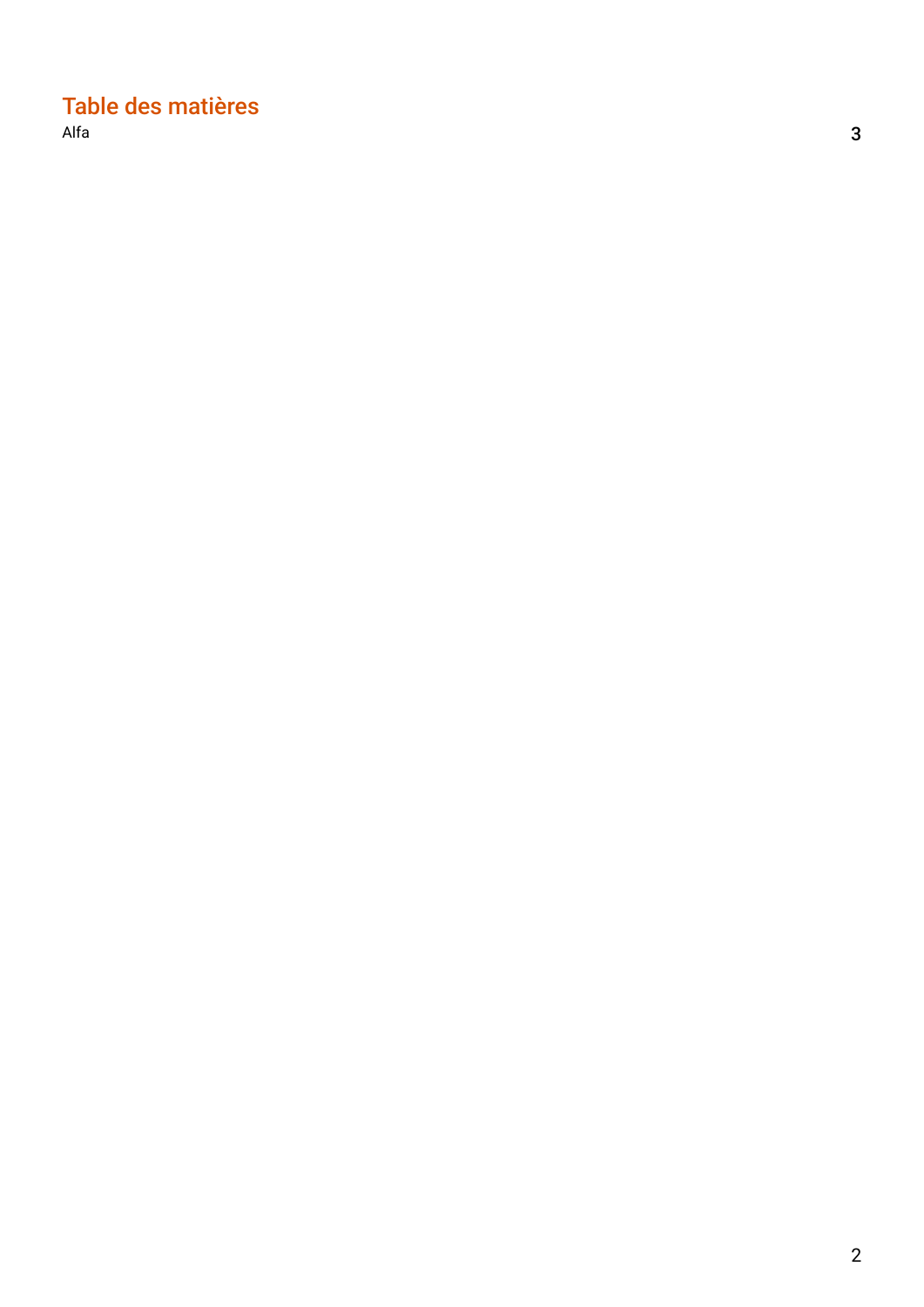

<span id="page-2-0"></span>

| Photo                        | <b>Ref Standard</b>         | <b>Ref fournisseur</b>   | <b>Caractéristiques</b>                                                                                  | <b>VE</b>    | Prix HT. | Prix incl. | <b>Code EAN</b> |
|------------------------------|-----------------------------|--------------------------|----------------------------------------------------------------------------------------------------------|--------------|----------|------------|-----------------|
| <b>Fours - Fours au bois</b> |                             |                          |                                                                                                          |              |          |            |                 |
|                              | 380FXALLE-<br>LROA-T        | FXALLE-LROA-T            | ALFA FORNO ALLEGRO TOP ROUGE<br>Surface de cuisson: 100 x 70 cm<br>- Dimensions: 118 x 102 x 149 cm      | 1            | 4.709,92 | 5.699,00   |                 |
|                              | 380FXALLE-LGIA-<br>Τ        | FXALLE-LGIA-T            | ALFA FORNO ALLEGRO TOP JAUNE<br>Surface de cuisson: 100 x 70 cm<br>- Dimensions: 118 x 102 x 149 cm      | $\mathbf{1}$ | 4.709,92 | 5.699,00   |                 |
|                              | 380FX4PIZ-<br><b>LRAM</b>   | FX4PIZ-LRAM              | ALFA FORNO 4 PIZZE CUIVRE<br>Surface de cuisson: 80 x 60 cm<br>- Dimensions: 155 x 90 x 217 cm           | 1            | 3.635,54 | 4.399,00   |                 |
|                              | 380FX4P-LGRI-T              | FX4P-LGRI-T              | ALFA FORNO 4 PIZZE TOP ANTRACITE<br>Surface de cuisson: 80 x 60 cm<br>- Dimensions: 99 x 97 x 121 cm     | $\mathbf{1}$ | 2.974,38 | 3.599,00   |                 |
|                              | 380FX4P-LRAM-<br>Τ          | FX4P-LRAM-T              | ALFA FORNO 4 PIZZE TOP CUIVRE<br>Surface de cuisson: 80 x 60 cm<br>- Dimensions: 99 x 97 x 121 cm        | 1            | 2.974,38 | 3.599,00   |                 |
| $\left(-\right)$             | 380FX5MIN-<br>LRAM-T        | FX5MIN-LRAM-T            | ALFA FORNO 5 MINUTI TOP CUIVRE<br>Surface de cuisson: 60 x 50 cm<br>- Dimensions: 82 x 68 x 112 cm       | $\mathbf{1}$ | 2.230,58 | 2.699,00   |                 |
|                              | 380FXCM-LGRI-T              | <b>FXCM-LGRI-T</b>       | ALFA FORNO CIAO M TOP GRIS<br>Surface de cuisson: 70 x 40 cm<br>- Dimensions: 91 x 72 x 118 cm           | $\mathbf{1}$ | 1.652,07 | 1.999,00   | 8               |
| Œ                            | 380FXONE-LRAM               | <b>FXONE-LRAM</b>        | ALFA FORNO NANO<br>Surface de cuisson: 60 x 40 cm<br>- Dimensions: 73 x 65 x 105 cm                      | $\mathbf{1}$ | 990,91   | 1.199,00   |                 |
| Fours - Fours au gaz         |                             |                          |                                                                                                          |              |          |            |                 |
|                              | 380FXDOLC-<br>GGRI-T        | FXDOLC-GGRI-T            | ALFA FORNO DOLCE VITA TOP ANTRACITE<br>Surface de cuisson: 80 x 60 cm<br>- Dimensions: 115 x 90 x 159 cm | $\mathbf{1}$ | 4.957,85 | 5.999,00   | 410871          |
|                              | 380FXSTNM-<br><b>GRAM</b>   | <b>FXSTNM-GRAM</b>       | ALFA STONE OVEN TOP GAZ CUIVRE<br>Surface de cuisson: 70 x 40 cm<br>- Dimensions: 100 x 75 x 123 cm      | 1            | 3.883,47 | 4.699,00   |                 |
|                              | 380FXBRIO-<br><b>MROA</b>   | FXBRIO-MROA              | ALFA FORNO BRIO GAZ ROUGE<br>Surface de cuisson: 70 x 50 cm<br>- Dimensions: 100 x 77 x 112 cm           | 1            | 2.478,51 | 2.999,00   |                 |
|                              | 380FXBRIO-MSB               | <b>FXBRIO-GSB</b>        | ALFA FORNO BRIO GAZ NOIR<br>Surface de cuisson: 70 x 50 cm<br>- Dimensions: 100 x 77 x 112 cm            | $\mathbf{1}$ | 2.478,51 | 2.999,00   |                 |
|                              | 380FXONE-<br><b>GRAM</b>    | <b>FXONE-GRAM</b>        | ALFA FORNO NANO GAZ<br>Surface de cuisson: 60 x 40 cm<br>- Dimensions: $73 \times 65 \times 105$ cm      | 1            | 1.569,42 | 1.899,00   |                 |
| <b>Accessoires - Tables</b>  |                             |                          |                                                                                                          |              |          |            |                 |
|                              | 380ACTAVO-100<br><b>NER</b> | ACTAVO-100<br>NER        | ALFA TABLE MULTIFONCTION 100 cm<br>Dimensions: 100 x 80 x 89,50 cm                                       | 1            | 1.156,20 | 1.399,00   |                 |
|                              | 380ACTAVO-130<br><b>NER</b> | ACTAVO-130<br><b>NER</b> | ALFA TABLE MULTIFONCTION 130 cm<br>Dimensions: 130 x 90 x 89,50 cm                                       | $\mathbf{1}$ | 1.404,13 | 1.699,00   |                 |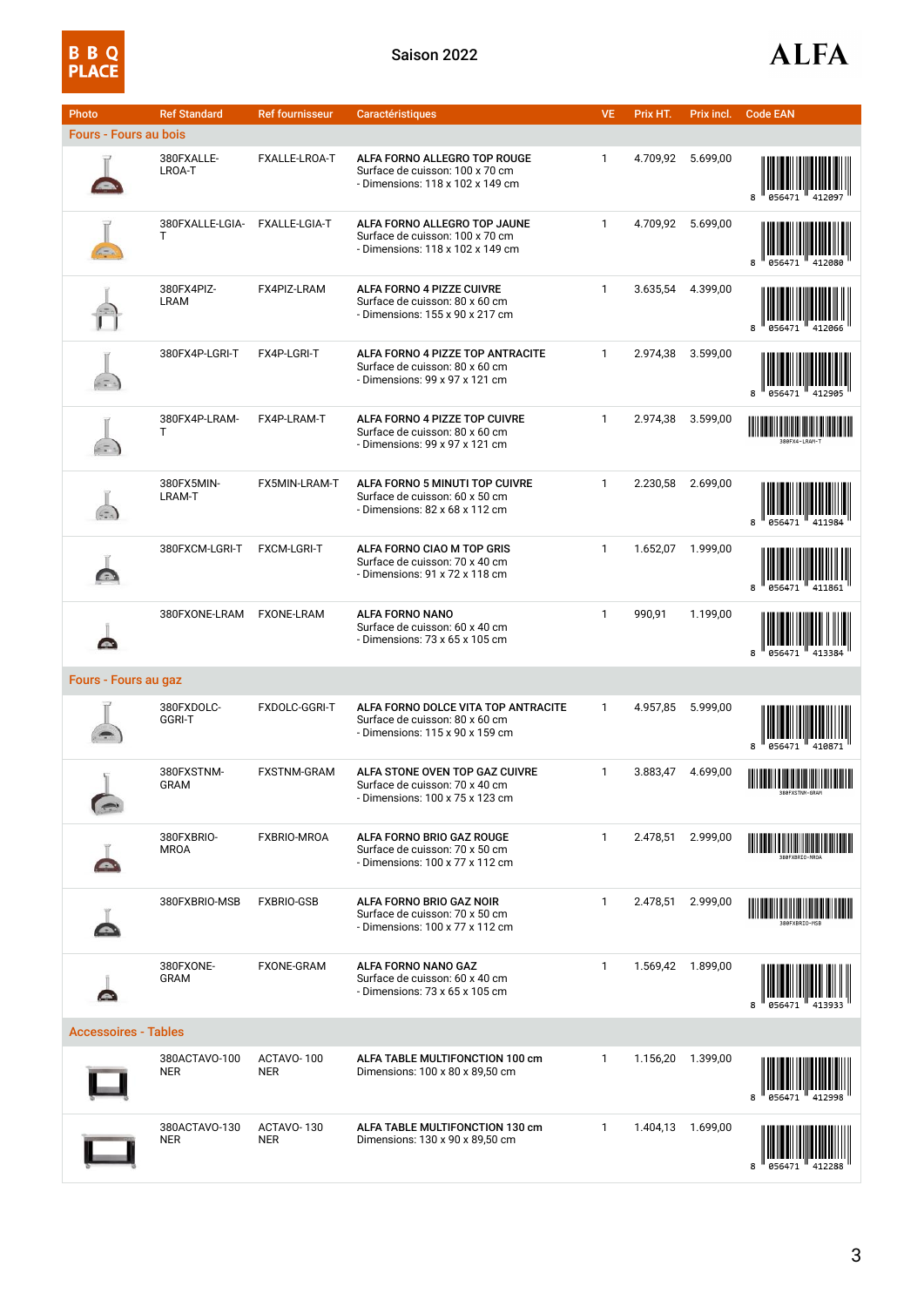| Photo                            | <b>Ref Standard</b>             | <b>Ref fournisseur</b>   | Caractéristiques                                                   | <b>VE</b>    | Prix HT. | Prix incl. | <b>Code EAN</b>                                                                                                       |
|----------------------------------|---------------------------------|--------------------------|--------------------------------------------------------------------|--------------|----------|------------|-----------------------------------------------------------------------------------------------------------------------|
|                                  | 380ACTAVO-160<br><b>NER</b>     | ACTAVO-160<br><b>NER</b> | ALFA TABLE MULTIFONCTION 160 cm<br>Dimensions: 160 x 90 x 89,50 cm | $\mathbf{1}$ | 1.652,07 | 1.999,00   | 8                                                                                                                     |
|                                  | 380BF-5MINUTIS<br>BL            | <b>BF-5 MINUTI NER</b>   | ALFA BASE 5 MINUTI NOIR<br>Dimensions: 91 x 88 x 64 cm             | $\mathbf{1}$ | 577,69   | 699,00     | <u> Harry Harry Harry Harry Harry Harry Harry Harry Harry Harry Harry Harry Harry Harry Harry Harry Harry Harry H</u> |
|                                  | 380BF-ALLE-NER                  | <b>BF-ALLE NER</b>       | ALFA BASE ALLEGRO NOIR                                             | $\mathbf{1}$ | 908,26   | 1.099,00   | 8<br>056471<br>415746                                                                                                 |
| A                                | 380BF-BRIOSBL                   | <b>BF-BRIO NER</b>       | ALFA BASE BRIO NOIR<br>Dimensions: 105 x 88 x 64 cm                | $\mathbf{1}$ | 577,69   | 699,00     | ∭                                                                                                                     |
|                                  | 380BF-CIAOM-GR                  | <b>BF-CIAOM-GR</b>       | ALFA BASE CIAO M GRIS                                              | $\mathbf{1}$ | 264,46   | 320,00     |                                                                                                                       |
| f                                | 380BF-ONESBL                    | <b>BF-ONE NER</b>        | ALFA BASE NANO NOIR<br>Dimensions: 85 x 88 x 44 cm                 | $\mathbf{1}$ | 495,04   | 599,00     | 8<br>056471                                                                                                           |
| <b>Accessoires - Pizza tools</b> |                                 |                          |                                                                    |              |          |            |                                                                                                                       |
|                                  | 3801885HD3                      | 1885HD3                  | ALFA BOITE A PATE                                                  | $\mathbf{1}$ | 23,97    | 29,00      | 056471<br>8<br>413353                                                                                                 |
|                                  | 380AC-PALAL<br><b>NOUVEAU</b>   | AC-PALAL                 | ALFA PELLE A PIZZA                                                 | $\mathbf{1}$ | 123,14   | 149,00     | 056471<br>8<br>414978                                                                                                 |
|                                  | 380AC-SETPALE<br><b>NOUVEAU</b> | <b>AC-SETPALE</b>        | ALFA PEELSET UNIVERSAL                                             | $\mathbf{1}$ | 288,43   | 349,00     | 8<br>056471                                                                                                           |
|                                  | 380ACE-RICE                     | <b>ACE-RICE</b>          | ALFA LIVRE DE RECETTES                                             | $\mathbf{1}$ | 32,23    | 39,00      |                                                                                                                       |
|                                  | 380ACKIT-<br>HYBH02             | ACKIT-HYB H02            | ALFA KIT HYBRIDE DOLCE VITA                                        | $\mathbf{1}$ | 164,46   | 199,00     | <u> III martin sama salah sahiji désa di ka</u>                                                                       |
|                                  | 380ACKIT-<br>HYBH10             | ACKIT-HYB H10            | ALFA KIT HYBRIDE STONE OVEN                                        | $\mathbf{1}$ | 164,46   | 199,00     |                                                                                                                       |
|                                  | 380ACKIT-<br>HYBH11             | ACKIT-HYB H11            | ALFA KIT HYBRIDE BRIO                                              | $\mathbf{1}$ | 164,46   | 199,00     | IIII                                                                                                                  |
|                                  | 380HYB-01-005                   | HYB-01-005               | ALFA SUPPORT BUCHES 37 cm                                          | $\mathbf{1}$ | 81,82    | 99,00      |                                                                                                                       |
|                                  | 380KITPIZ<br><b>NOUVEAU</b>     | <b>KITPIZ</b>            | ALFA KIT PIZZAIOLO UNIVERSAL                                       | $\mathbf{1}$ | 495,04   | 599,00     |                                                                                                                       |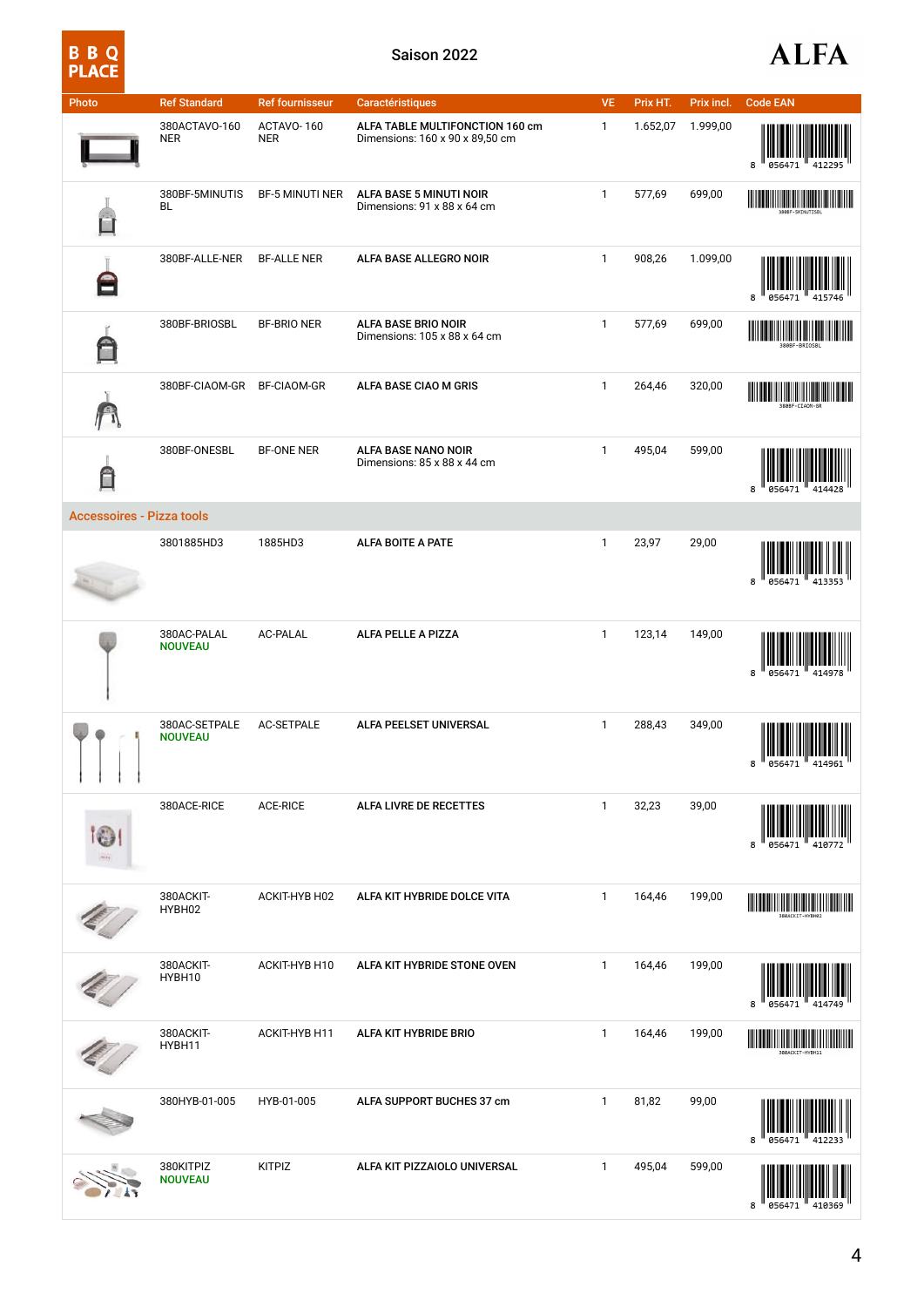| Photo | <b>Ref Standard</b>                        | <b>Ref fournisseur</b>    | Caractéristiques                                      | <b>VE</b>    | Prix HT. | Prix incl. | <b>Code EAN</b>                                                                                                                                                                                                                      |
|-------|--------------------------------------------|---------------------------|-------------------------------------------------------|--------------|----------|------------|--------------------------------------------------------------------------------------------------------------------------------------------------------------------------------------------------------------------------------------|
|       | 380PLP-01-600                              | PLP-01-600                | ALFA PORTE BUCHES 59 cm                               | $\mathbf{1}$ | 123,14   | 149,00     | ║                                                                                                                                                                                                                                    |
|       | 380THERMLASE<br>R                          | THERMLASER                | ALFA THERMOMETRE INFRAROUGE                           | $\mathbf{1}$ | 48,76    | 59,00      | 8                                                                                                                                                                                                                                    |
|       | <b>Accessoires - Housses de protection</b> |                           |                                                       |              |          |            |                                                                                                                                                                                                                                      |
|       | 380ACTEL-5MI                               | ACTEL-5MI                 | ALFA HOUSSE 5 MINUTI                                  | $\mathbf{1}$ | 164,46   | 199,00     |                                                                                                                                                                                                                                      |
|       | 380ACTEL-CIAM                              | ACTEL-CIAM                | ALFA HOUSSE CIAO                                      | $\mathbf{1}$ | 106,61   | 129,00     |                                                                                                                                                                                                                                      |
|       | 380ACTEL-TOPL                              | ACTEL-TOPL                | ALFA HOUSSE TOP OVEN LARGE                            | $\mathbf{1}$ | 106,61   | 129,00     | 380ACTEL-TOPI                                                                                                                                                                                                                        |
|       | 380ACTEL-TOPM                              | ACTEL-TOPM                | ALFA HOUSSE TOP OVEN MEDIUM                           | $\mathbf{1}$ | 90,08    | 109,00     | <u> I MANINI I I I II AN IN MINI I MANINI II I II</u><br>║<br>388ACTEL-T08                                                                                                                                                           |
|       | 380ACTEL-<br>TOPM-BAS                      | ACTEL-TOPM-<br><b>BAS</b> | ALFA HOUSSE FOUR AVEC BASE MEDIUM                     | $\mathbf{1}$ | 106,61   | 129,00     | <u> Harry Maria Maria Maria III a Britannia a Brasilia a Britannia a Brasilia a Brasilia a Brasilia a Brasilia a B</u>                                                                                                               |
|       | 380ACTEL-TOPS                              | ACTEL-TOPS                | ALFA HOUSSE TOP OVEN SMALL                            | $\mathbf{1}$ | 81,82    | 99,00      | 8                                                                                                                                                                                                                                    |
|       | 380ACTEL-TOPS-<br><b>BAS</b>               | ACTEL-TOPS-<br><b>BAS</b> | ALFA HOUSSE FOUR AVEC BASE SMALL                      | $\mathbf{1}$ | 106,61   | 129,00     | 8<br>056471                                                                                                                                                                                                                          |
|       | 380ACTEL-<br><b>TT100AL</b>                | ACTEL-TT100AL             | ALFA HOUSSE ALLEGRO, COVER TAFEL 100 +<br><b>OVEN</b> | $\mathbf{1}$ | 247,11   | 299,00     | <u> Harry Harry Harry Harry Harry Harry Harry Harry Harry Harry Harry Harry Harry Harry Harry Harry Harry Harry Harry Harry Harry Harry Harry Harry Harry Harry Harry Harry Harry Harry Harry Harry Harry Harry Harry Harry Harr</u> |
|       | 380ACTEL-TT130 ACTEL-TT130                 |                           | ALFA HOUSSE TABLE 130 + FOUR                          | $\mathbf{1}$ | 288,43   | 349,00     | ┉                                                                                                                                                                                                                                    |
|       | 380ACTEL-TT160 ACTEL-TT160                 |                           | ALFA HOUSSE TABLE 160 + FOUR                          | $\mathbf{1}$ | 329,75   | 399,00     |                                                                                                                                                                                                                                      |
|       | 380TCF-4PI-N                               | TCF-4PI-N                 | ALFA HOUSSE 4 PIZZE                                   | $\mathbf{1}$ | 205,79   | 249,00     | 380TCF-4PI-N                                                                                                                                                                                                                         |

Accessoires - Pièces de rechange

**B B Q<br>PLACE**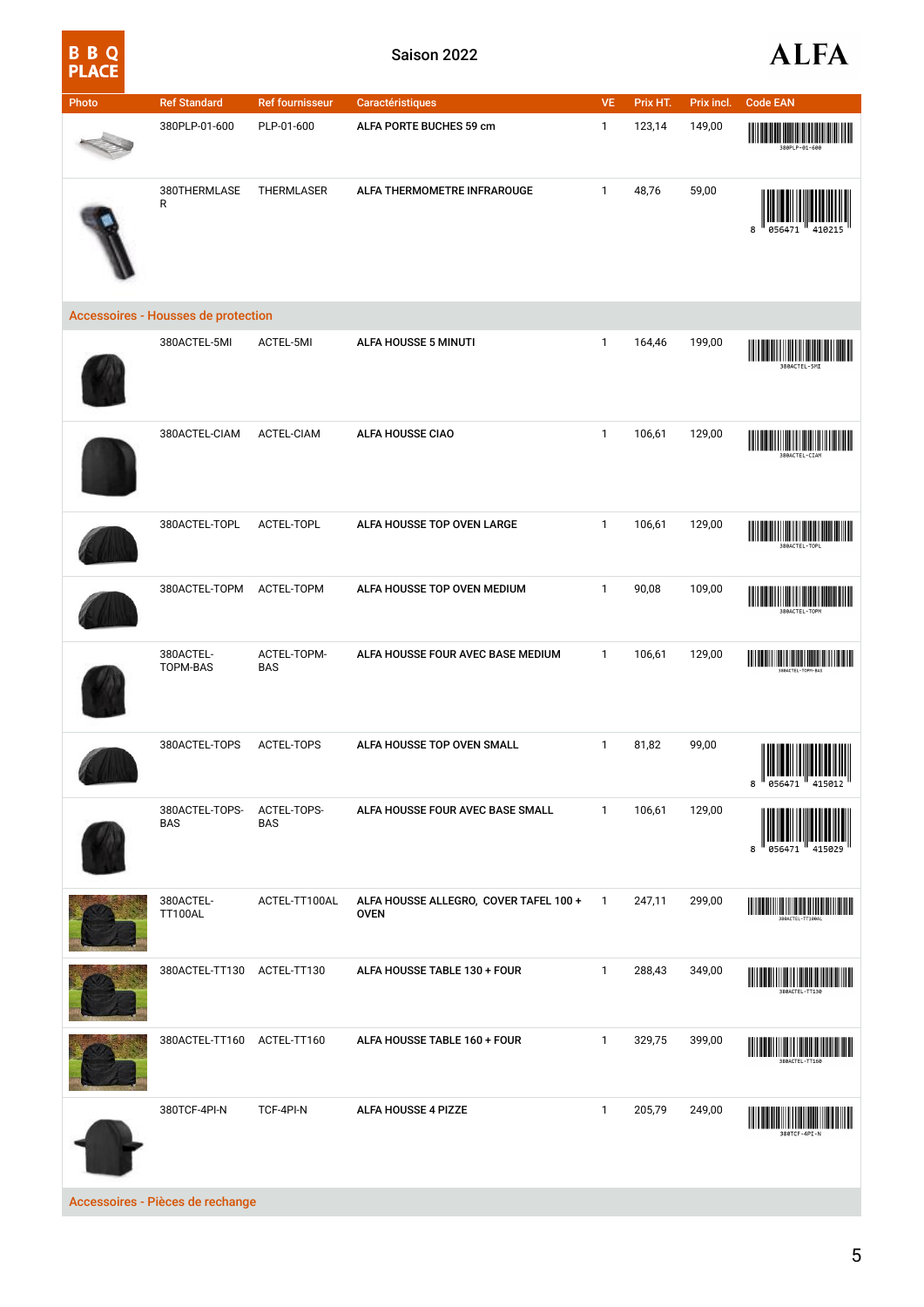| ۱, |  |
|----|--|

| Photo | <b>Ref Standard</b> | <b>Ref fournisseur</b> | Caractéristiques                | <b>VE</b> | Prix HT. | Prix incl. | <b>Code EAN</b>            |
|-------|---------------------|------------------------|---------------------------------|-----------|----------|------------|----------------------------|
|       | W380YT63-135        | YT63-135               | W ALFA THERMOMETER 13,5 CM      |           | 40,50    | 49,01      | 056471<br>8<br>412325      |
|       | W380YT63-190        | YT63-190               | <b>W ALFA THERMOMETER 19 CM</b> | 1         | 38,84    | 47,00      | W380YT63-190               |
|       | W380RRA5020         | <b>RRA5020</b>         | W ALFA PIERRE ROUGE 50X20X3 CM  | 1         | 28,93    | 35,01      | W380RRA5020                |
|       | W380RRA4020         | RRA4020                | W ALFA PIERRE ROUGE 40X20X3 CM  | 1         | 24,79    | 30,00      | ║<br>856471<br>413971<br>R |
|       | W380RRA3020         | RRA3020                | W ALFA PIERRE ROUGE 30X20X3 CM  | 1         | 20,66    | 25,00      | 112868<br>8<br>85647       |